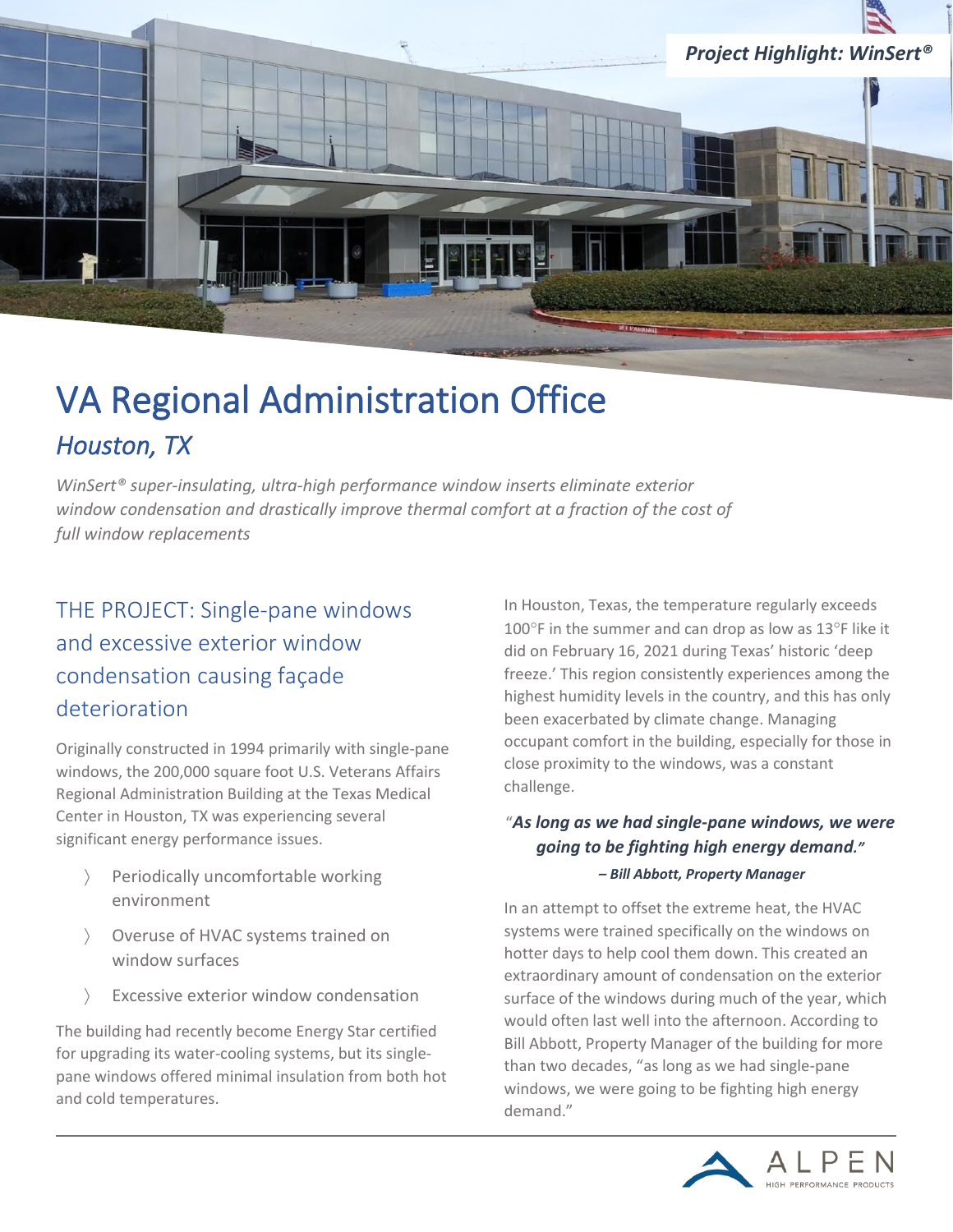### *Project Highlight: WinSert®*

This exterior window condensation was causing drip lines and discoloration stains on the façade of the building, impacting the building's overall appearance and aesthetics. If left unaddressed, the excessive condensation could lead to the risk of mold and premature deterioration of the window seals, which could ultimately cause the entire window system to fail.

# THE SOLUTION: WinSert® Plus interior window inserts from Alpen High Performance Products

- 900+ WinSert Plus super-insulating, ultrahigh performance window inserts
- New seals for existing window frames

The building's facility team began investigating how they could improve the building's thermal performance and eradicate the bothersome exterior window condensation. Because the gaskets used for the existing aluminum frames were no longer being made, they were initially told that window replacement was their best option. However, replacing the windows entirely would be extremely expensive and would present



*WinSert high performance window inserts for the VA building, manufactured in Colorado.*

unique structural challenges. "The framing wasn't designed for double-paned windows," said Abbott. Moving occupants out of the building during the window replacement work would have also created problems.

After first soliciting multiple window replacement bids, prime contractor Hunton Services found a solution that would not require ripping out the framework of the building. "They were interested in replacing all [window] glass to current



*Diagram of the WinSert® Plus window insert.*

standards, but it would have been a very expensive and difficult project," said Mike Corte, Project Manager at Hunton Services. "One of our engineers instead recommended considering high performance inserts."

The WinSert line of super-insulating window inserts from Alpen High Performance Products presented the perfect solution for the VA Building. A patented technology that incorporates an innovative use of thin glass technology and high performance, insulated fiberglass frames, WinSert offers a high performance alternative to expensive window replacement. The inserts attach directly to the interior of existing windows without any drilled holes or penetrations of the building. The result is reduced energy impact on the existing structure, a dramatic reduction in installation time, and elimination of almost all disruption for employees.

Alpen sent a team to evaluate the building and measure the windows. In combination with sealing the current window frames, the team determined that the effective triple-pane insulation of the WinSert Plus would be the best fit for the issues at hand. After all measurements were recorded, the team was set to install more than 900 WinSert Plus units throughout the building, covering just under 11,000 square feet of windows.

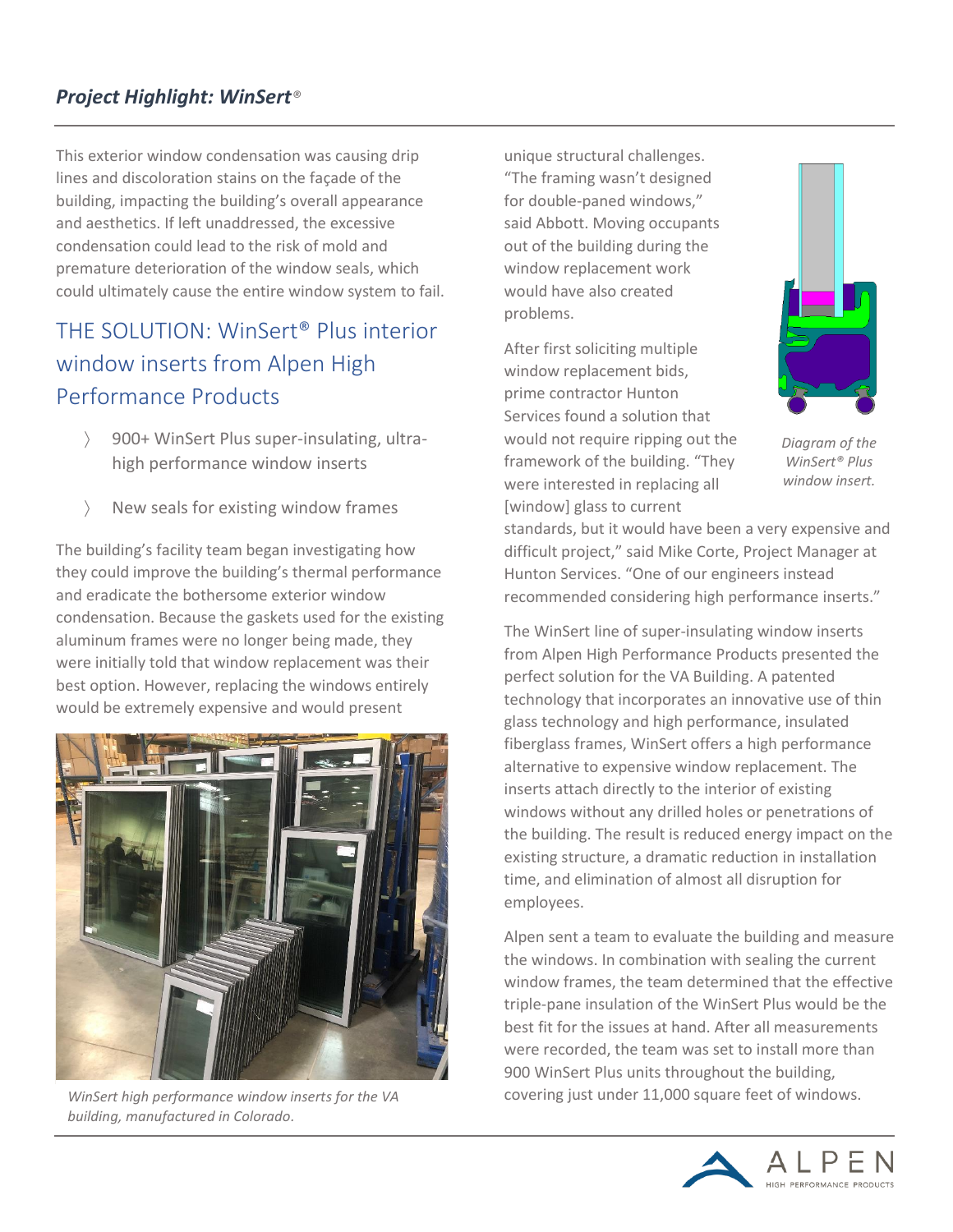### *Project Highlight: WinSert®*



*Exterior condensation before WinSert Plus installation. Condensation eliminated after WinSert Plus installation.*

# THE RESULTS: Improved thermal performance, eliminated exterior window condensation, and reduced energy bills

- Fffective triple-pane performance at a fraction of the cost of double-pane, full window replacement
- Extremely fast installation without occupant disruption
- Eliminated exterior window condensation
- Significantly improved thermal comfort
- Reduced energy costs and improved building performance

At a fraction of the cost compared to complete window replacement, the WinSert Plus units provided the facility with effective triple-pane performance – without having to move occupants during the installation process. "This worked much better," said Abbott. "We would have been exposed to the elements with a huge opening in the building. It would have been a disruption to all employees."



The WinSert Plus units started to eliminate the exterior window condensation almost immediately, with a noticeable reduction only thirty minutes after the installation. "We noticed right away that the condensation started to go away," said Abbott.

### *"We were in the high 90s, and the building held at 74 degrees – much lower than before the WinSert installation."*

#### *– Bill Abbott, Property Manager*

The windows now provided better insulation from the extreme outside temperatures, which dramatically reduced the heating and cooling demand previously needed for the single-pane system. "We were in the high 90s and the building held at 74 degrees [Fahrenheit] – much lower than before the WinSert installation," said Abbott. "For at least a month, the temperature on the 2nd floor didn't change." According to Abbott, energy usage and utility bills dropped by almost 25% directly following the installation.

Abbott noted that even when Texas experienced its historic 'deep freeze' in February 2021 with temperatures dropping as low as  $13^{\circ}F$  – about  $35^{\circ}F$  less than average for that time of year – the facility continued to show remarkable performance and very manageable heating loads that would have been challenging prior to the WinSert installation. "Prior to the window work, this may have created a huge

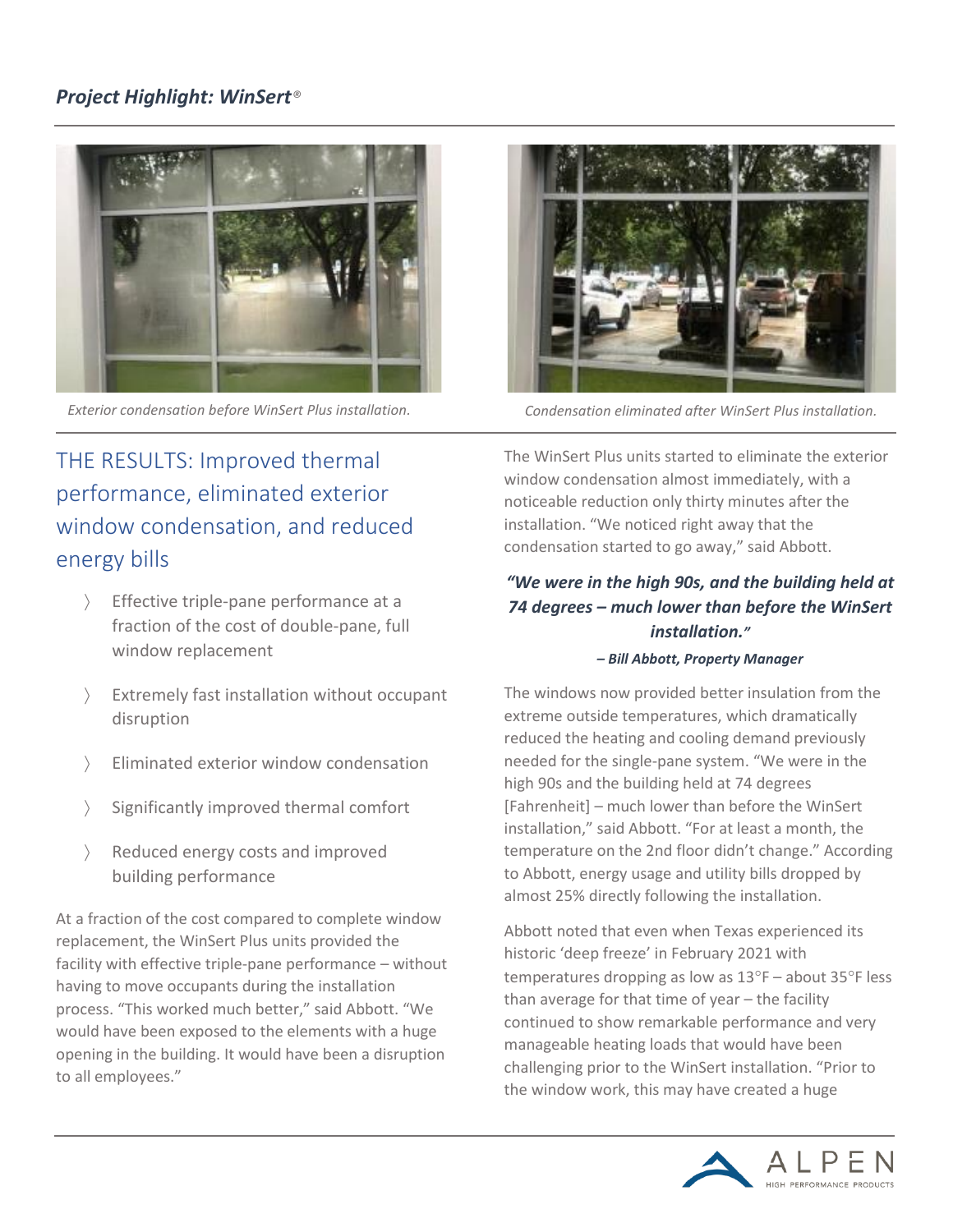### *Project Highlight: WinSert®*

challenge, but the building performed great while many similarly constructed buildings didn't fair so well," said Abbott. "We're happy. We're very, very happy."



*The WinSert Plus secondary window inserts installed into the VA administration building, providing added insulation.*



*The ultra-lightweight construction of WinSert allows it to be easily installed in minutes without drilled holes or permanent attachment devices.*

Alpen High Performance Products is an American window and door manufacturer that designs and builds some of the most energy efficient window and door products in North America and the world. Alpen's core product offering draws on a 30-year history of industry leadership in advanced, high performance window and glass manufacturing and innovation. Alpen continually improves its product offerings by developing ongoing enhancements that are responsive to the needs of its customers. Visit [www.ThinkAlpen.com](http://www.thinkalpen.com/) for updates to this publication.

#### Project Facts

| <b>PROJECT:</b>                       | VA Regional Administration Building |
|---------------------------------------|-------------------------------------|
| LOCATION:                             | Houston, Texas, USA                 |
| <b>CONSTRUCTION TYPE:</b>             | Commercial                          |
| <b>PROJECT SCOPE:</b>                 | 900 windows; 11,000 ft <sup>2</sup> |
| ALPEN HIGH PERFORMANCE PRODUCTS USED: | WinSert <sup>®</sup> Plus           |
| PRODUCT CONSULTANT/SUPPLIER:          | <b>ENVOCORE</b>                     |
| <b>PRIME CONTRACTOR:</b>              | <b>Hunton Services</b>              |
|                                       |                                     |

![](_page_3_Picture_9.jpeg)